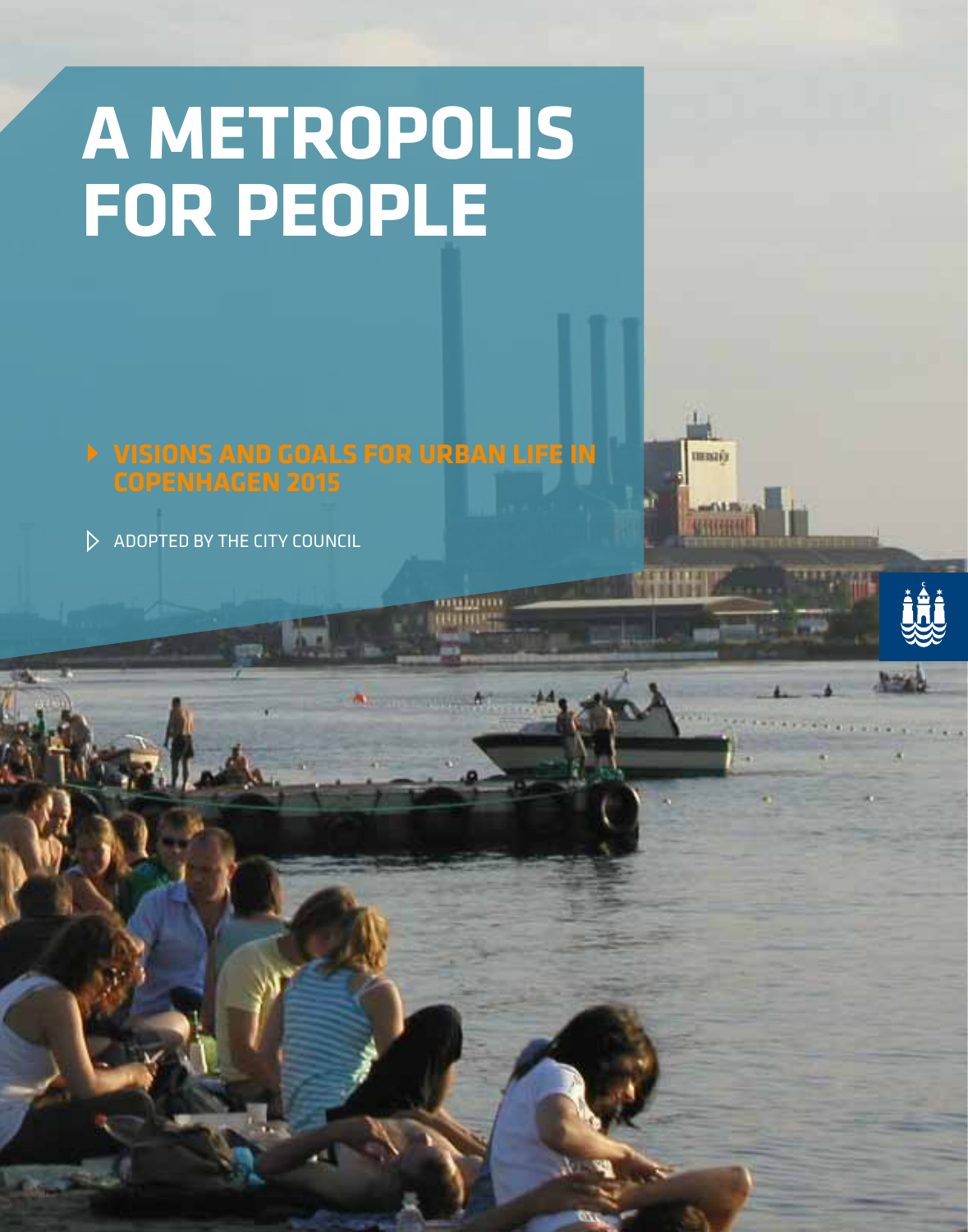

## **A metropolis for people**

### **Copenhagen has a vision**

We will become the world's most liveable city: a sustainable city with urban space inviting people to a unique and varied urban life. We will become a metropolis for people.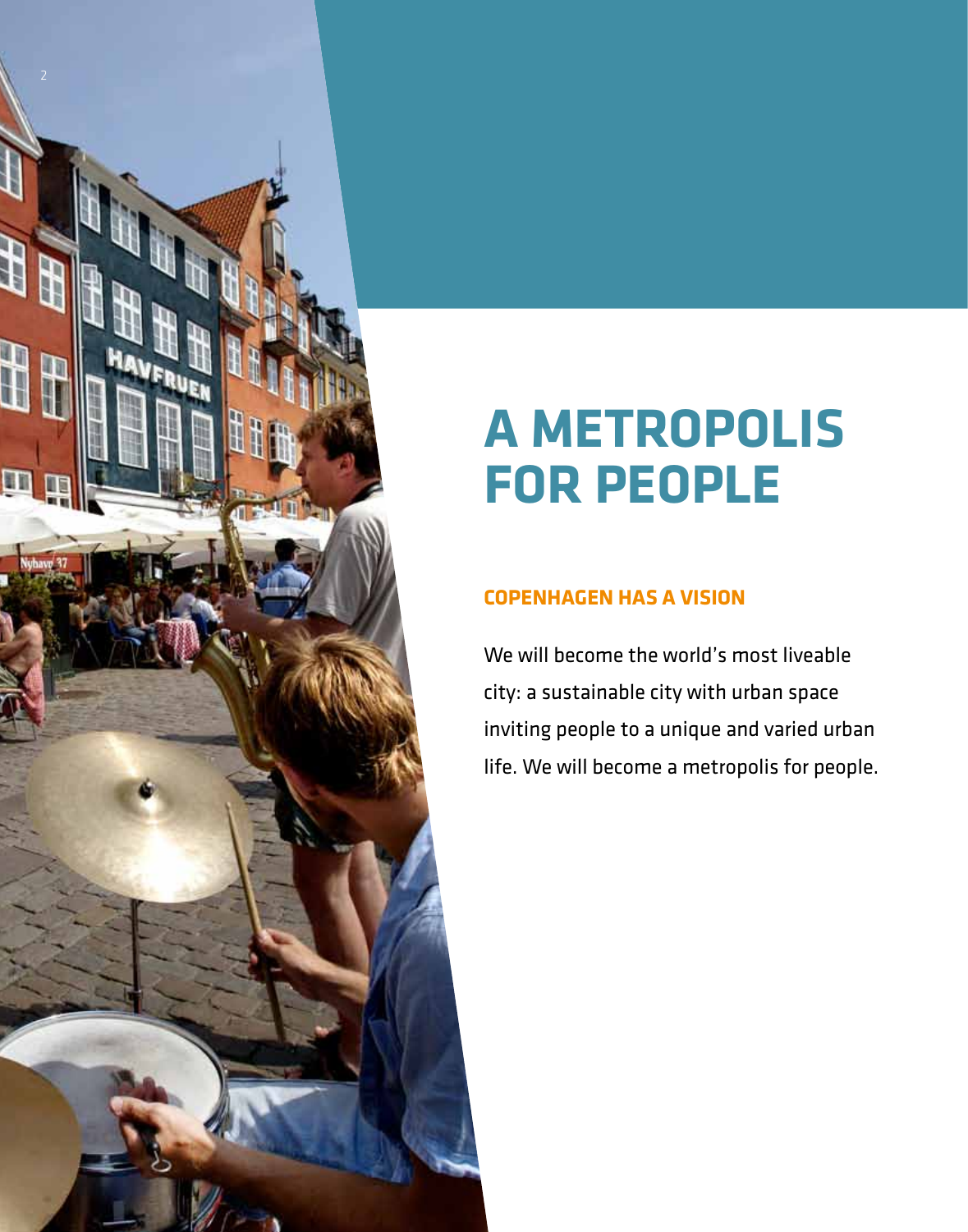

LIVING IN THE CITY and taking part in its life is an active choice for most people. We go down to the café, cycle to work, take a dip in the harbour or go to a concert on one of the city squares. We can do these things because Copenhagen has a unique big-city environment with green areas, a clean harbour and a world famous cycling culture.

In the city's space we meet other people: both those we know already and those we just see down on the street, people with other values and other lifestyles. So, a varied urban life is an important part of a socially sustainable life.

We will create urban space which invites people to an urban life. We know that urban life arises if people feel safe, if it is clean, there is something to sit on and something to look at.

We know it is good for urban life when there is a mix of homes, culture, work place and shops. We know that Copenhagen already has some of the world's premium urban space but we can and must be even better, both when we make changes in the city we already know and when it is a matter of new builds.

This is why, with this initiative we will be setting concrete goals for urban life. This will be our starting point in our dialogues with landlords, planners, architects, landscape architects, local committees and all the city's citizens and users. Together, we will create the best framework for a metropolis for people.

#### **THE WORLD'S BEST CITY**

In 2008, the British magazine "Monocle" crowned Copenhagen number one in the list of "The World's Top 25 Most Liveable Cities."

The magazine highlights, amongst other characteristics, the scale of the city, its architecture, the clean harbour, the effectiveness of its transport system and bicycles.





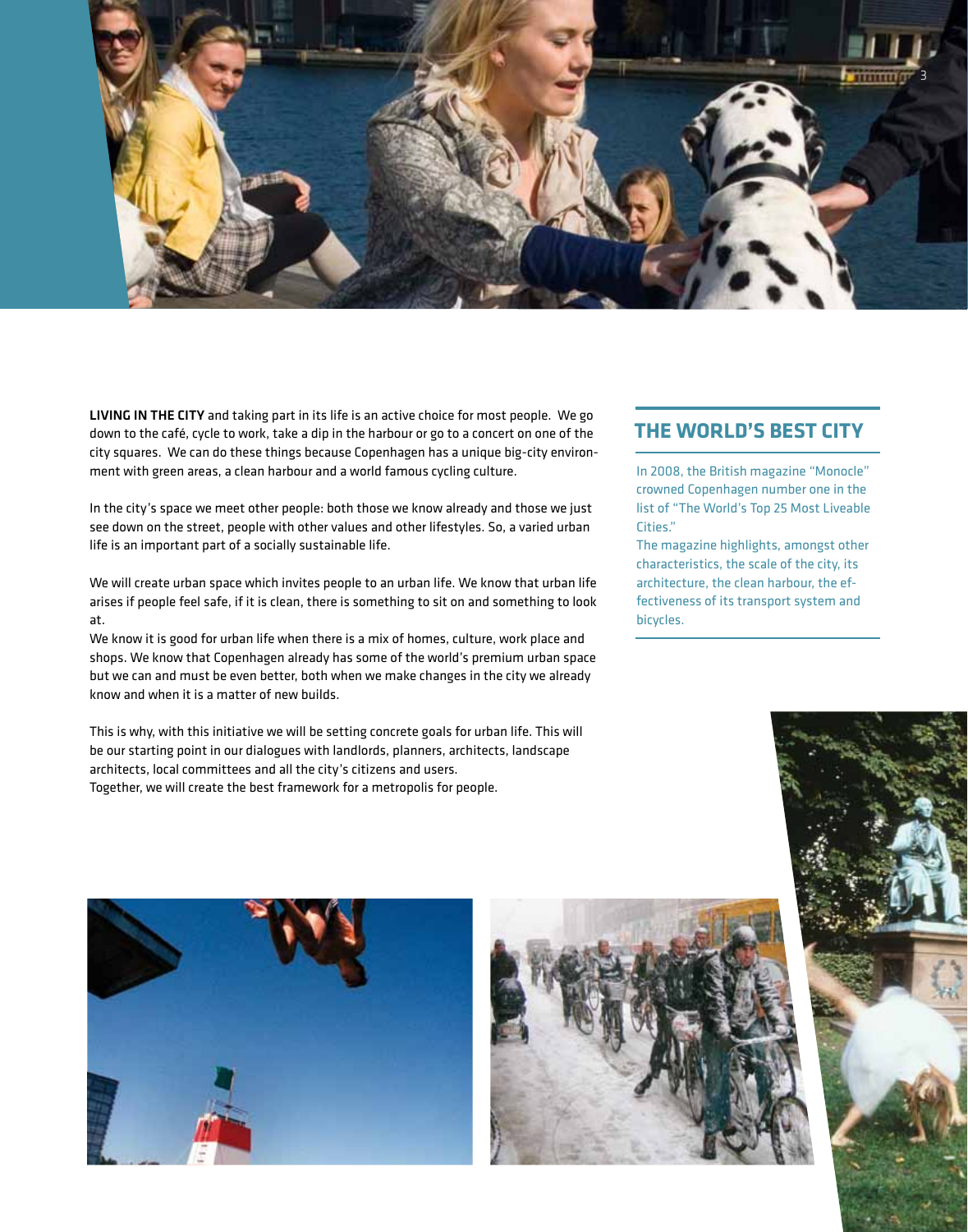

### **Urban Life is people**

*Public life is having a good time*

#### **MORE AND MORE URBAN LIFE**

For the last 40 years, researchers from The Royal Danish Academy of Fine Arts School of Architecture have been documenting Copenhagen's urban life. During the last decade, urban life has grown at the weekend and at night throughout the whole year. This has occurred not only in the centre of the city, but also in the inner suburbs.

### **NEW COPENHAGENERS**

Compared to twenty years ago, there are 40% fewer old people and 40% more young people. Almost 20% of the city's population has a non-Danish ethnic background. At the same time, the population of Copenhagen has increased by almost 40,000.

Urban life is not only café life and tourists. Urban life is what happens when people walk around and hang out in public space. Urban life happens on the squares, on streets and in parks, on playgrounds or on a cycle trip through the city.

### Urban life is:

**Experience, expression, movement as well as people meeting**





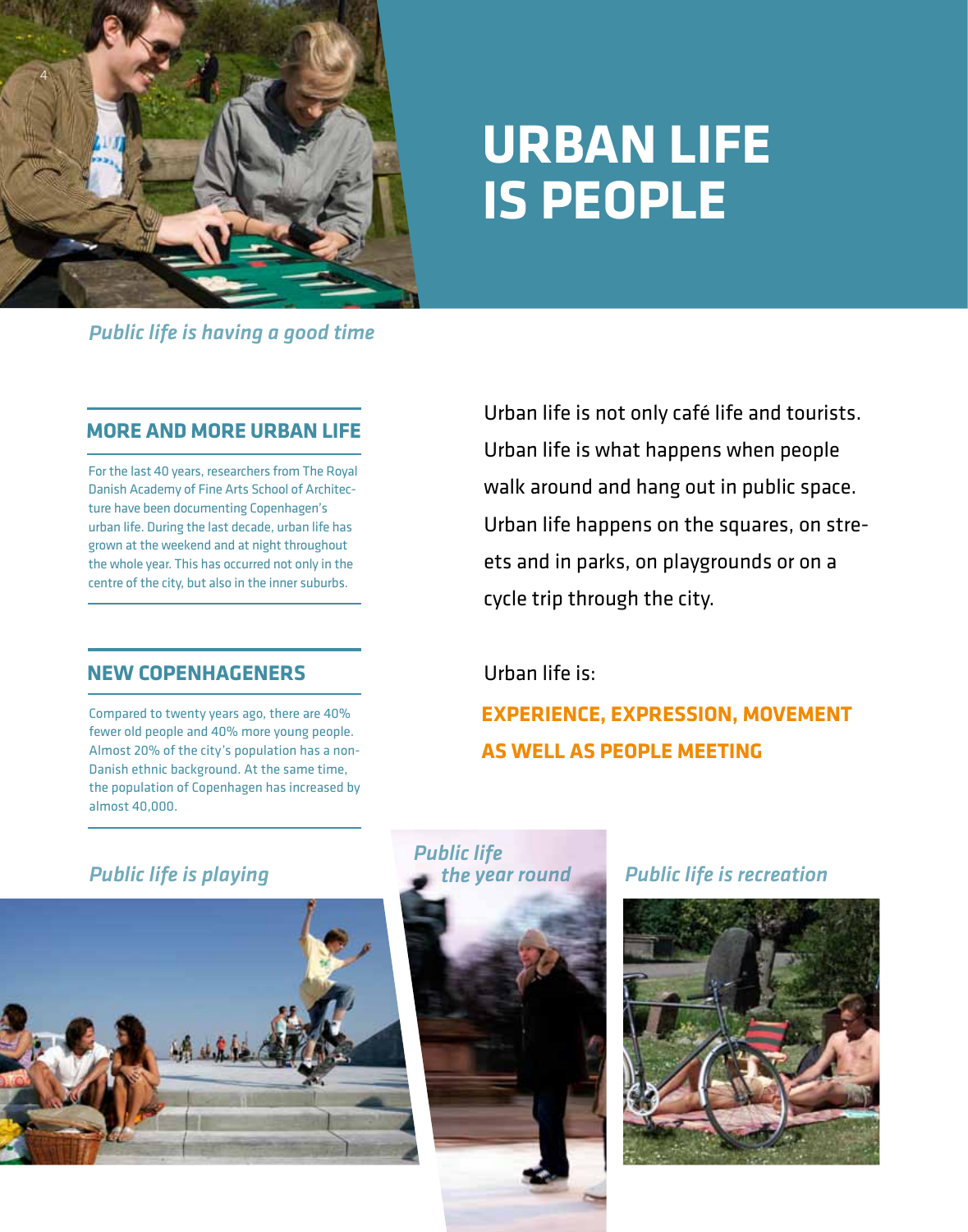

*Public life is everyday life*

#### URBAN LIFE IS GOOD FOR EVERY BODY

Copenhagen has a vision of being the world's eco-metropolis by 2015. The environment and urban life are, in many respects, two sides of the same coin. The fact that more Copenhageners take their bikes instead of their cars is good for urban life, their health and the environment. More green and blue areas and a clean and healthy environment invite people to take part in urban life.

A varied urban life gives us an advantage in the competition with other large cities. It attracts tourists, creative people and firms. It creates economic growth as well as painting a positive picture of both the city and business and cultural life.

Last but by no means least, a varied urban life is an important part of a socially sustainable city. We meet other people in the city's common spaces. A short chat on a bench or just eye contact …these are what give us quality of life and increase our tolerance and understanding of each other.

#### WE WANT TO MEASURE URBAN LIFE

Copenhagen is going to set ambitious goals for urban life and initiate the relevant actions. When we start up bigger urban space projects we will measure urban life before and after. How many people hang out on the square before the project and how many after? Are there more or better facilities for holding events and activities?

Measuring is of course one thing, but how do you experience life in the city? We will interview people who go around in the city on a daily basis to evaluate our work and to learn more about our challenges





#### *Public life is for all Public life is walking Public life is on the sea*

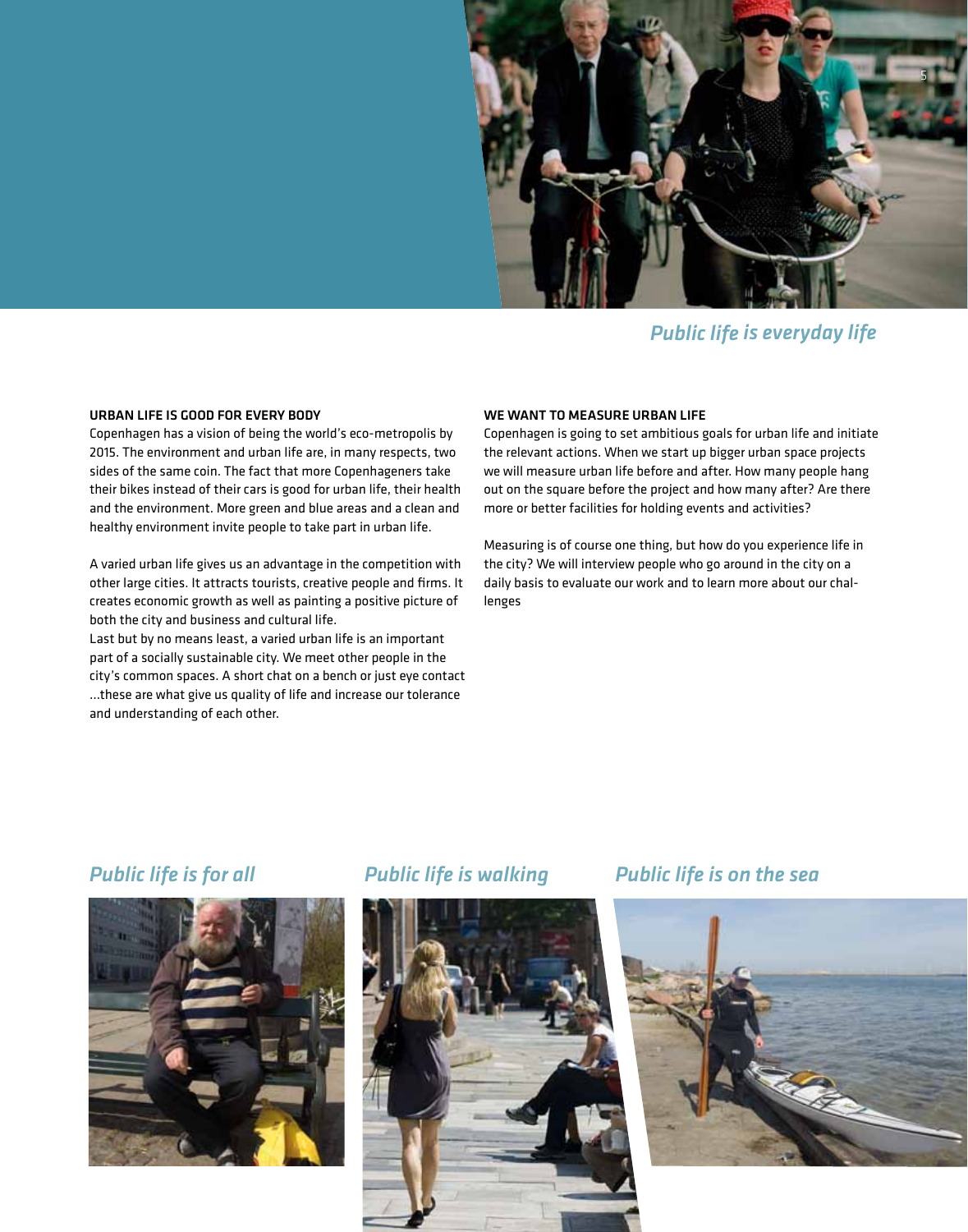## **Our goals for urban life**

ī.,

6

**The course set and the demands made in our work with urban life will be governed by our three major goals**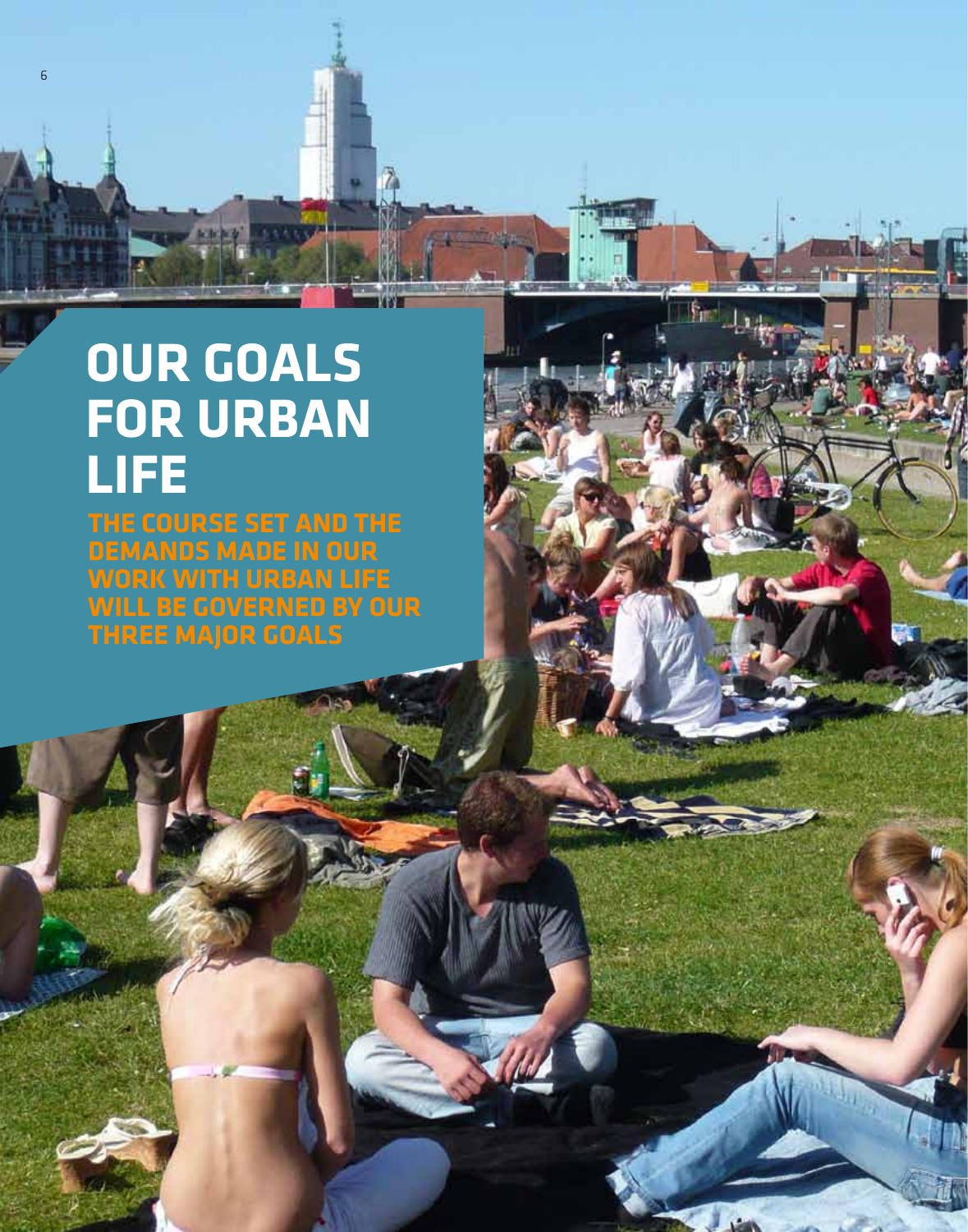



#### **MORE URBAN LIFE FOR ALL**

When we talk about a metropolis for people we mean a city for all. Copenhagen will have a varied urban life offering everybody the opportunity to participate irrespective of age, social status, ethnic background, finances or handicap.

We will prioritize daily urban life highly while at the same time creating the possibility for the secret, the eccentric and the temporary to flourish. For these reasons, we will create more urban life for everybody with a variety of urban space and activities twenty-four hours a day all the year round.

#### Our goal is:

By 2015, 80% of Copenhageners will be satisfied with the opportunities they have for taking part in urban life.

#### **MORE PEOPLE TO WALK MORE**

A metropolis for people is a great city to walk in. Walking is our most basic form of movement. It is easy, healthy, sustainable and costs nothing to walk instead of taking the car. It offers us the opportunity to use our senses, to go on a voyage of discovery and to meet other people. Walking is urban life. So, Copenhagen invites you to walk – in greater comfort and safety and more easily able to get from A to B.

#### Our goal is:

To increase the amount of pedestrian traffic by 20% by 2015 compared to today

### **MORE PEOPLE TO STAY LONGER**

Some urban life is governed by necessity. We have to do the shopping, fetch the children, go to and from work irrespective of how the city is laid out and equipped. All the fun things, recreational life in the city, the experiences and our personal enjoyment and expressions will only happen if it is a pleasurable place to be. For this reason, we will create squares, parks, streets and waterside quays which invite more people to stay there longer - both in the city centre, in new urban areas as well as where we live and go around on a daily basis.

#### Our goal is:

By 2015, Copenhageners will spend 20% more time in urban space than they do today.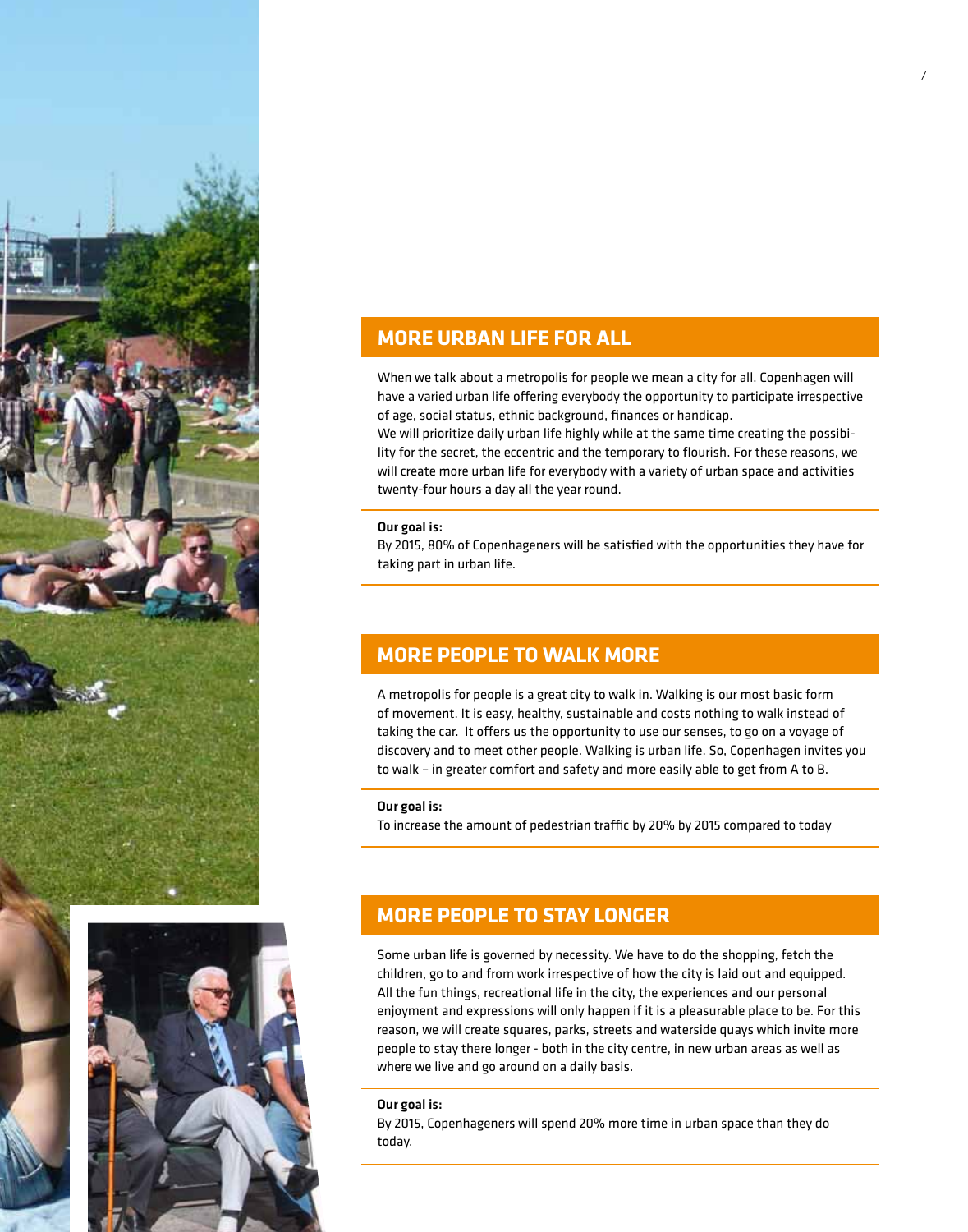#### THE CITY AS STAGE

Every year, Copenhagen hosts countless large and small open air events. In July more than 200,000 people attend concerts at the Copenhagen Jazz Festival, Copenhagen Pride, open air film shows, football matches for the homeless, culture festivals, the DHL relay race to name but a very few.

We intend to work with Malmø and the Øresund Region to develop even more arrangements and events so that we become the Nordic centre for large outdoor events.

We will make it easy for small organizers to arrange little, local events throughout the whole city. There will be something here for every taste: children, young people, older people and those in between!

We will say yes, find solutions and give a helping hand. The organizers of course, also must take their share of the responsibility for cleaning up and leaving our common urban space as they would like to find it.

#### MOCCA AND MARKETS

Having a cup of coffee in a café outside has become part of modern big-city life, everywhere and all the year round. There must be more of this but we have to work together to make sure the esthetic and environmental aspects are taken into consideration appropriately.

People have always been shopping and trading in urban space and markets are more popular than ever now. We will work towards ensuring that Copenhagen has more markets and stalls with a new range of goods on offer.

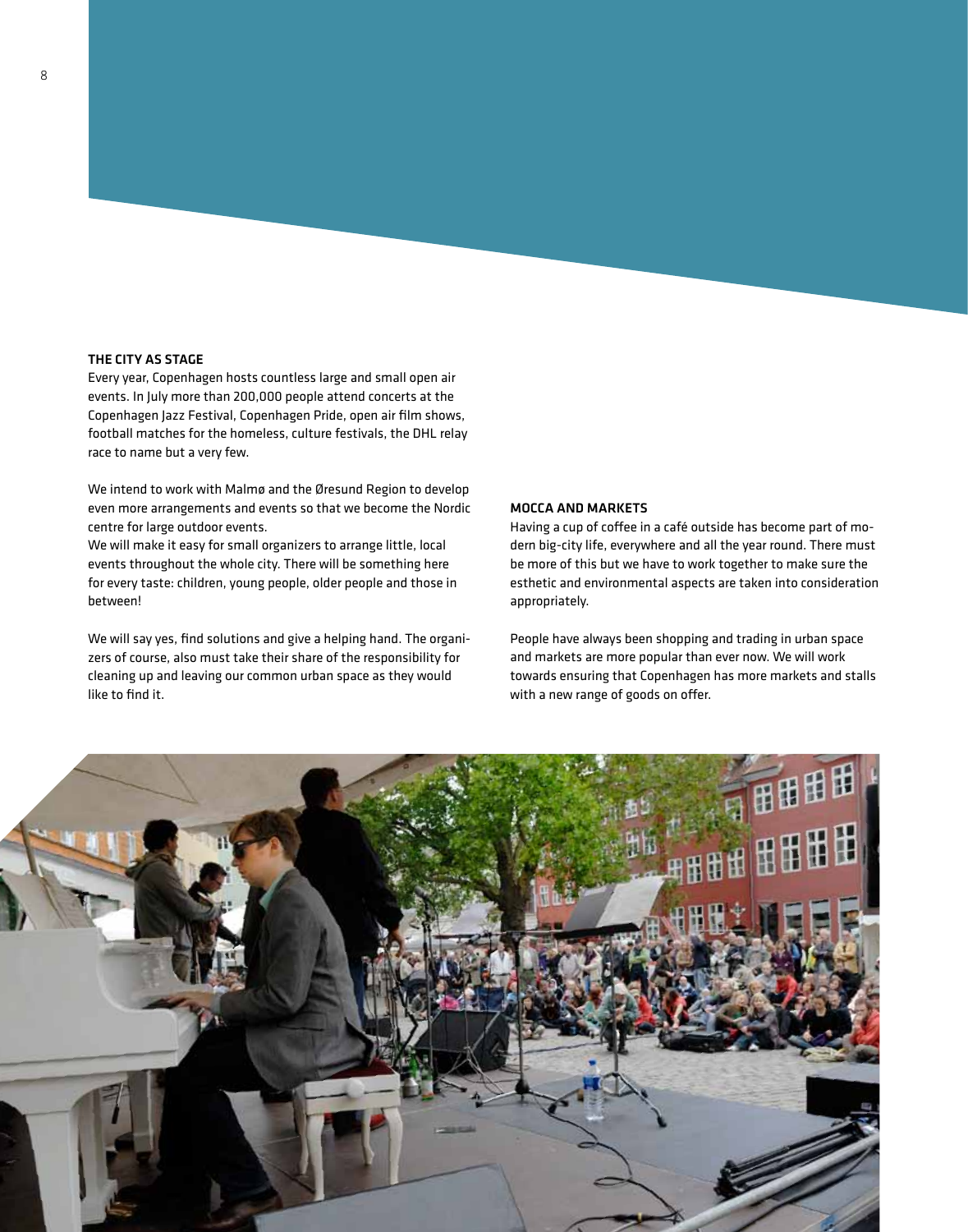### **More urban life for all Our initiatives**

#### A city for play and movement

Canoe polo, street basketball, a marathon and tai chi: the possibilities are endless when it comes to using the city for games and physical recreation and development. It is urban life and it contributes to Copenhageners' daily wellbeing and health as well as offering experiences and meetings between people. For these reasons, Copenhagen will invite everyone to play more and to move more with for example, more flexible and robust urban space for ball games, skaters and skating rinks, easy access to clean bathing water and sailing, and green areas with a network of paths for walking and running. This will be to the advantage of clubs, unorganised and impromptu sporting activities as well as large sporting events.

We will renovate all public playgrounds so they are even better. We will have playgrounds which strengthen children's motor functions, development and imagination. Notices from the past like 'Ball Games Prohibited in the Yard' will be replaced by a wide range of opportunities to get the adrenalin pumping and have some fun in the city's space.

Read more on www.kk.dk/legeplads

#### A CITY FOR ALL

At some point in our lives we all need the city to be designed and equipped so that it is easy to get around in. Using a wheelchair, pushing a pram, walking around with the help of a rollator or a white stick or getting around on crutches puts special demands on the way urban space is designed and equipped. We will be including accessibility in all our projects and linking the city together with "City for all-links." Of course, we will design a city where everyone can take part in urban life.

Read more on www.kk.dk/byforalle

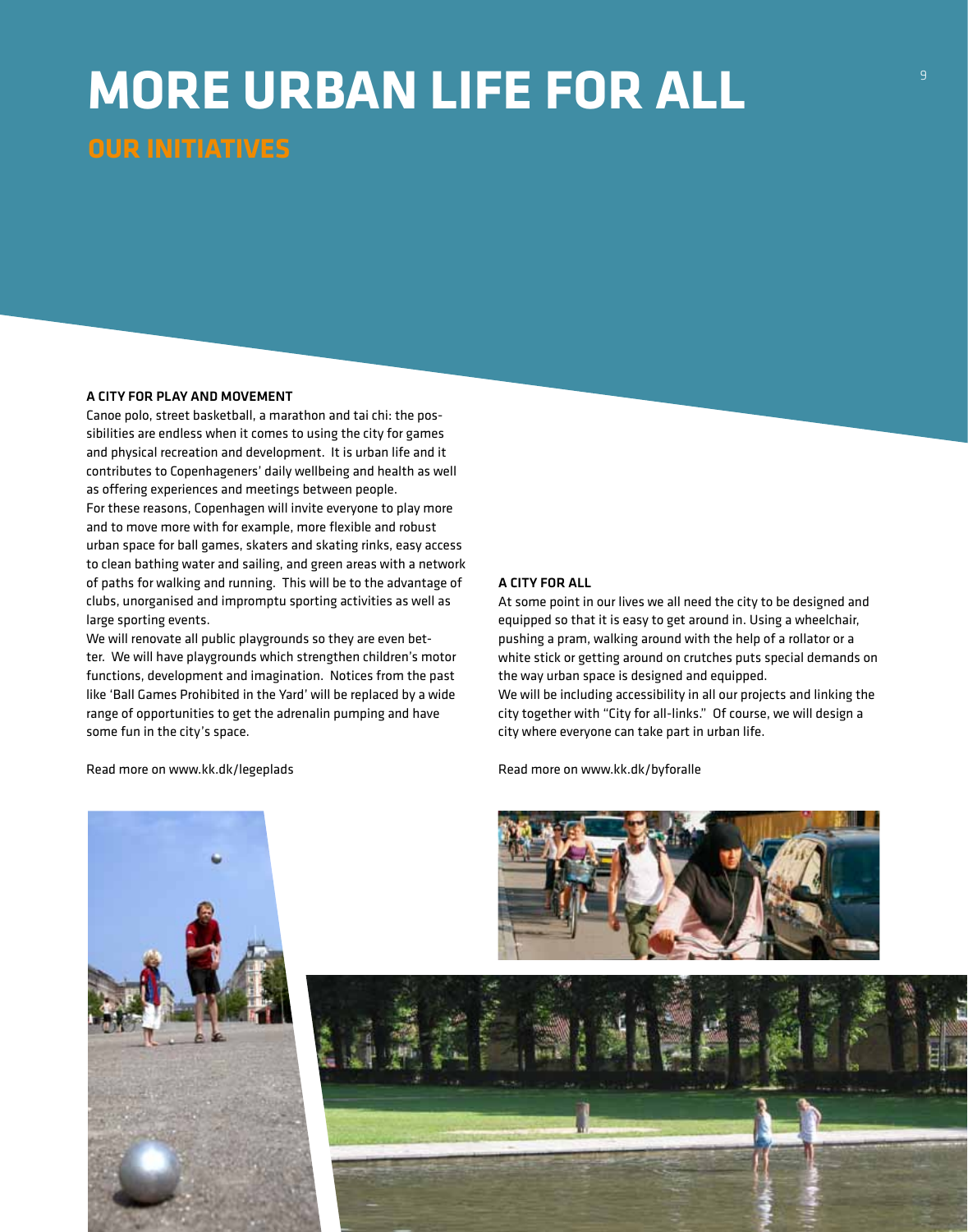### **More people to walk more Our initiatives**

#### MORE ACTIVITY IN MAIN SHOPPING STREETS

Every time we renovate urban space we will improve pedestrian conditions. The main shopping streets Nørrebrogade, Amagerbrogade, Vesterbrogade and Østerbrogade as well as other important streets plus the traffic node of Nørreport are all on the point of major changes. When this happens, attention will be focused on pedestrians

#### WALKING AND CYCLING THROUGH THE CITY

We will develop the network of links and promenades in the city so that they become safe and enjoyable routes both for pedestrians and cyclists. As part of our greening strategy we will plant 3,000 more trees along the streets and green links. In this way it will become possible to get from A to B and remain constantly in touch with a green environment.

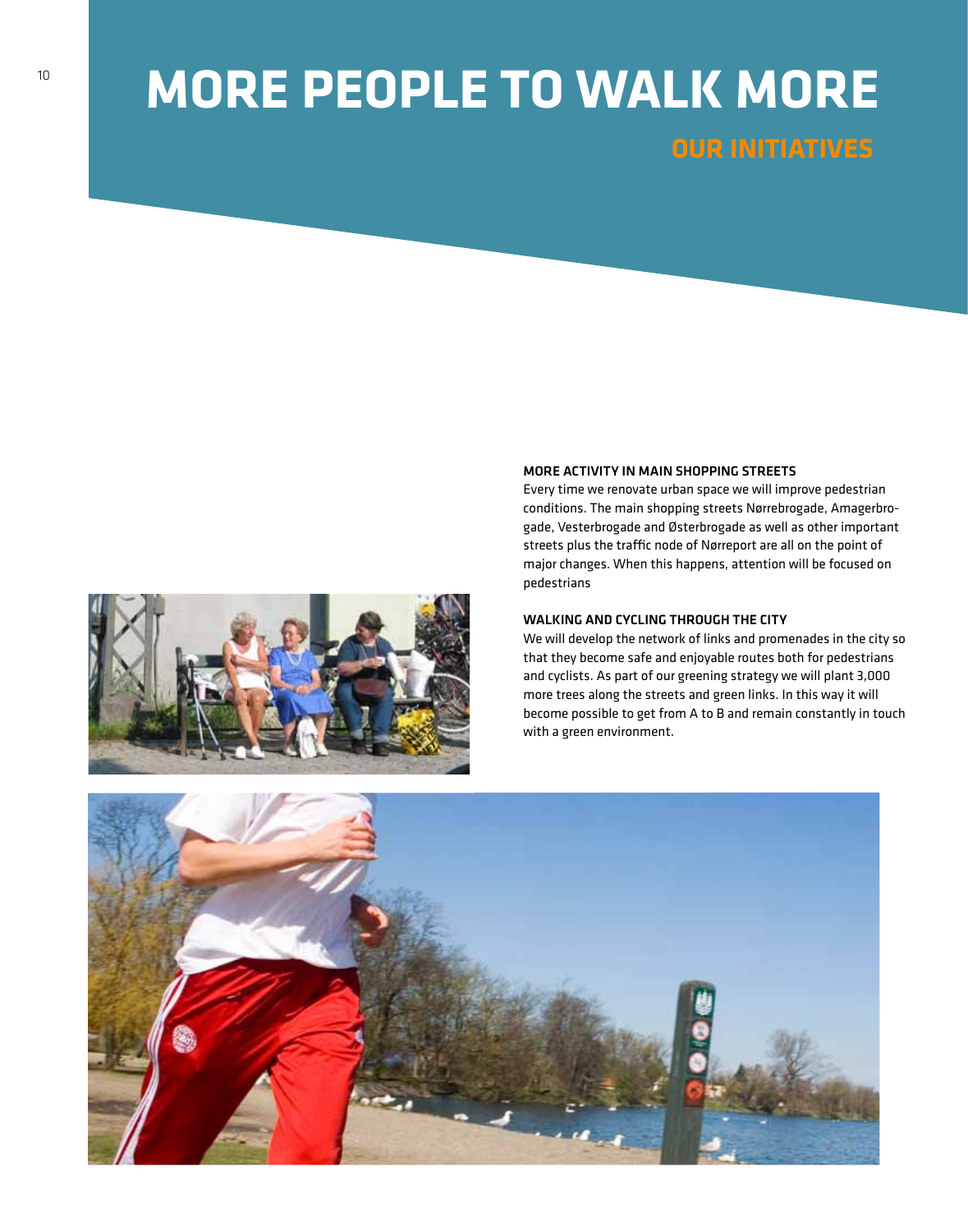#### A strategy for pedestrian traffic

To pursue our goal " More people to walk more" we are proposing a concrete strategy for pedestrians: a strategy to ensure we can invite Copenhageners to walk more in their city, with better accessibility, safety and comfort. This will apply whether we are going to work, to the baker's or going for a Sunday stroll.

A good walking environment is a precondition for the successful functioning of all other forms of transport. As everybody knows, all journeys begin and end on foot.

A pedestrian account, with concrete traffic counts and enquiries into Copenhageners' opinions will follow up on us achieving our goals.





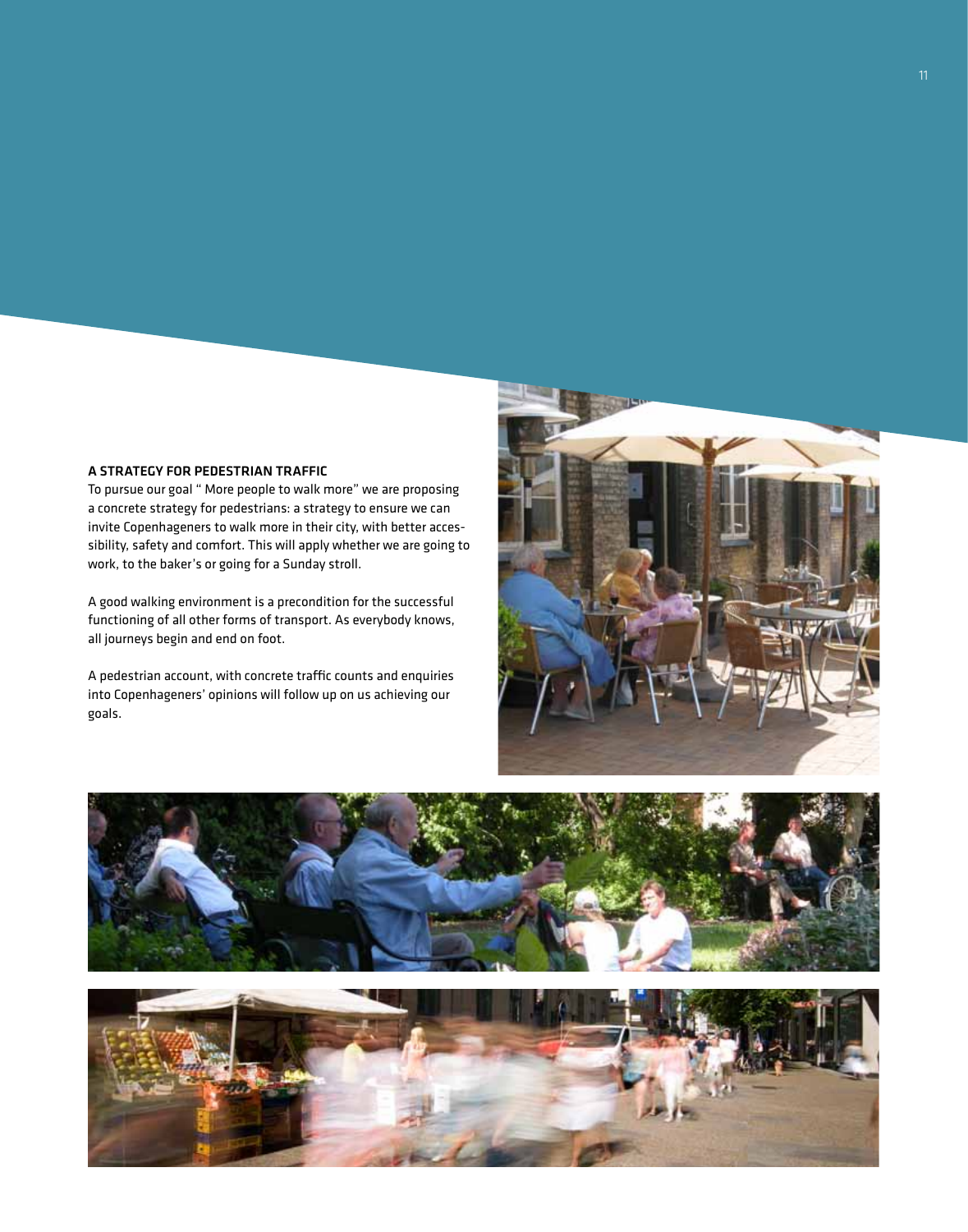#### POCKET-PARKS, TREES AND OTHER GREEN AREAS

Green and blue areas frame a lot of urban life. For this reason we have developed a strategy to develop green areas in Copenhagen, "Pocket-parks, trees and other green areas."

We will create pocket-parks, especially in those city districts where there is a lack of green areas. Pocket-parks are small green areas in the middle of a crowded city. They are local meeting places, a fertile little oasis with room to hang out and play.

We will create green links through the city as well as better parks. We will be doing this partly when new city districts are built, like Nordhavn and Carlsberg, and partly when we develop and maintain already existing parks so that they meet modern big city dwellers' need to stretch out, to spread their wings and fly so to speak.



#### URBAN SPACE SHOULD INVITE PEOPLE TO URBAN LIFE

Copenhagen should have urban space which invites people to spend some time there – and we know what it takes.

Research has shown that when safety, comfort and what we could call a 'pure pleasure component' are present in urban space, they provide the most probable conditions for ensuring that urban life will arise.

Security means that people should be protected against accidents, insecurity and discomfort by, amongst other things, good lighting Comfort means that urban space is on a human scale and that there are good opportunities for standing up, walking around and sitting down.

The 'pure pleasure component' means good design, a beautiful outlook, sun or water.

We will develop new urban space and improve what already exists. In some places a thorough clearing up of signs, cycles and abandoned city furniture will give a quick and easy result, whereas in other places larger changes are needed.

We will carry out projects both in the city centre as well as in the outlying suburbs including integrated urban renewal projects.We will also protect the secret little places in the city which have their

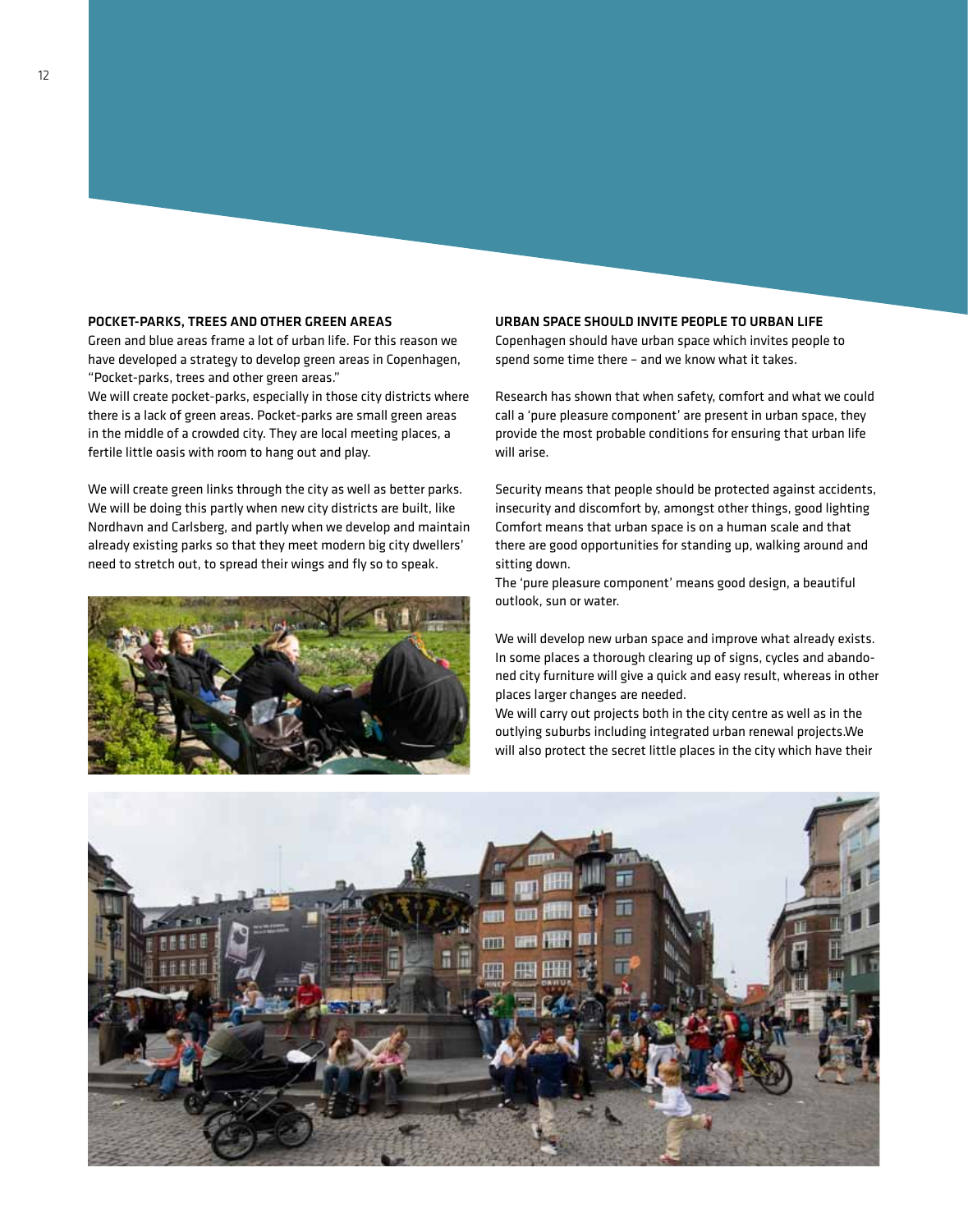### **More people to stay longer Our initiatives**

own special environment, and we will use the traces of history to create an identity in the urban space. The contrasts between old and new, smart and rough make it worthwhile going out exploring in the city.

Read more in "Action plan for Copenhagen's City Space" on www.kk.dk/Borger/ByOgTrafik/planerforbyen

#### URBAN LIFE IN NEW BUILDS

When we plan new urban areas or convert an existing one, it is a challenge to create a city which stimulates urban life. We will become better at this.

We will include urban life in our thinking from the beginning, following up to ensure that it works. Buildings will include a mix of residential, office, shops and cultural offerings and must contribute to creating life in public space with open ground floors full of activities.

There must be opportunities for temporary installations and events especially on empty ground or on building sites.



Many urban development areas are situated near the water or green areas. We will use these for new parks, natural areas and beaches.

The water and green areas will be for the benefit of the whole city. So, new city districts must be linked to the rest of the city by green cycle routes, promenades and other links.

#### THE METROPOLITAN ZONE

Today, the area around City Hall, Tivoli and Axeltorv is made up of big attractions surrounded by traffic. We will create a more experientially stimulating city district with a higher quality in the urban spaces. Our ambition is that the metropolitan zone will be a place used by Copenhageners on a daily basis as well as being the city's visiting card at the same time.

Read more on www.kk.dk./metropolzonen

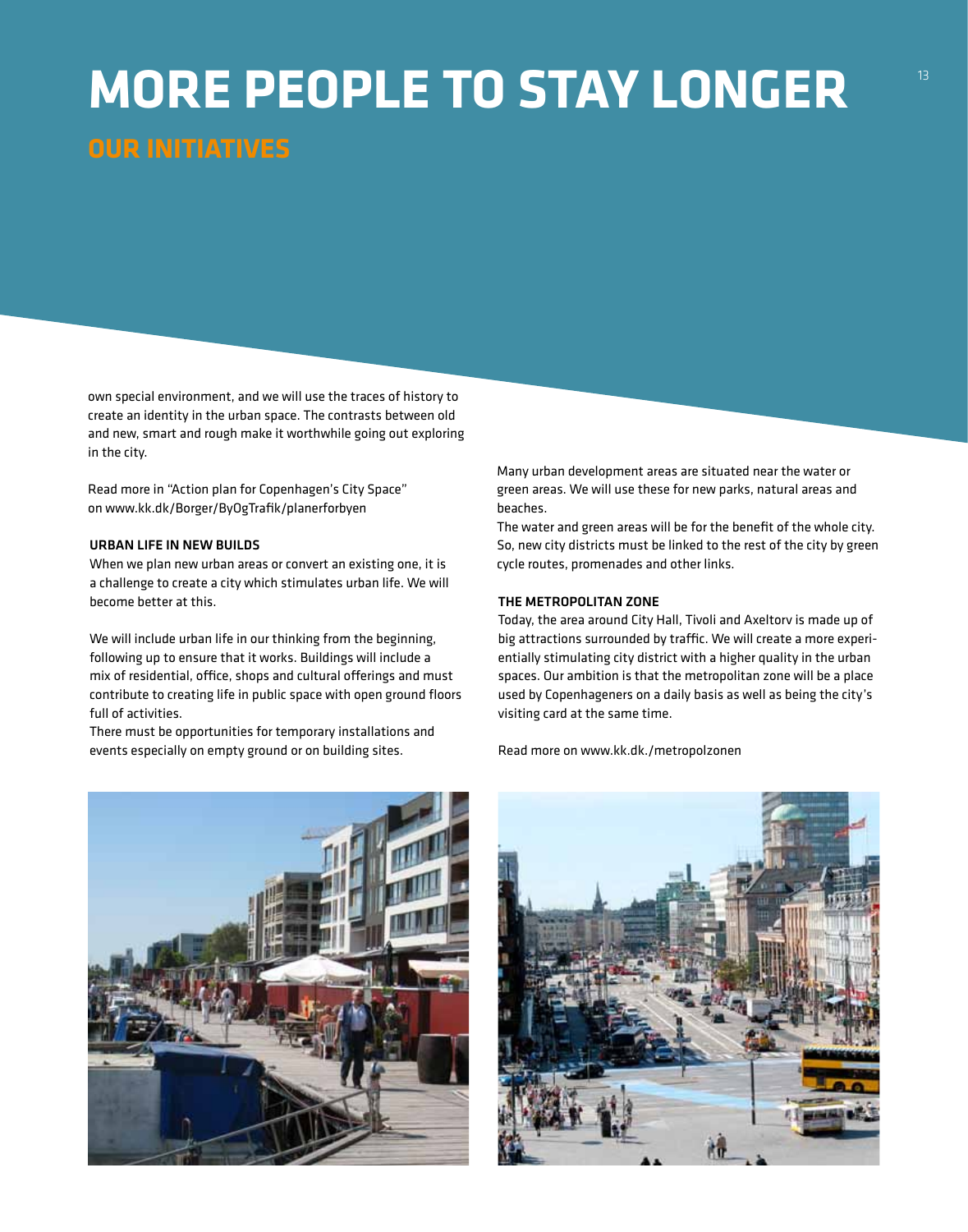## **Copenhagen together**

The municipatity can not create Urban life. But together with citizens, site owners, business life and experts we can create a city which invites people to an urban life.

#### **Together we will create urban life**





#### THE ROLE OF THE MUNICIPALITY

We will lead the way towards our goal and vision by our planning, case administration, plant and equipment and operational procedures. We will inspire dialogue and make demands, not least on ourselves. Ensuring there is dialogue between the city's many interested parties is our special responsibility. A successful urban life requires that we work on Copenhagen together.

#### SITE OWNERS AND BUSINESS LIFE

We will enter into a dialogue with site owners and business as to how to create the framework for urban life. Everyone will benefit from this. High qualities, public access to privately owned urban space as well as open and active use of ground floors are preconditions for a well-functioning urban life.

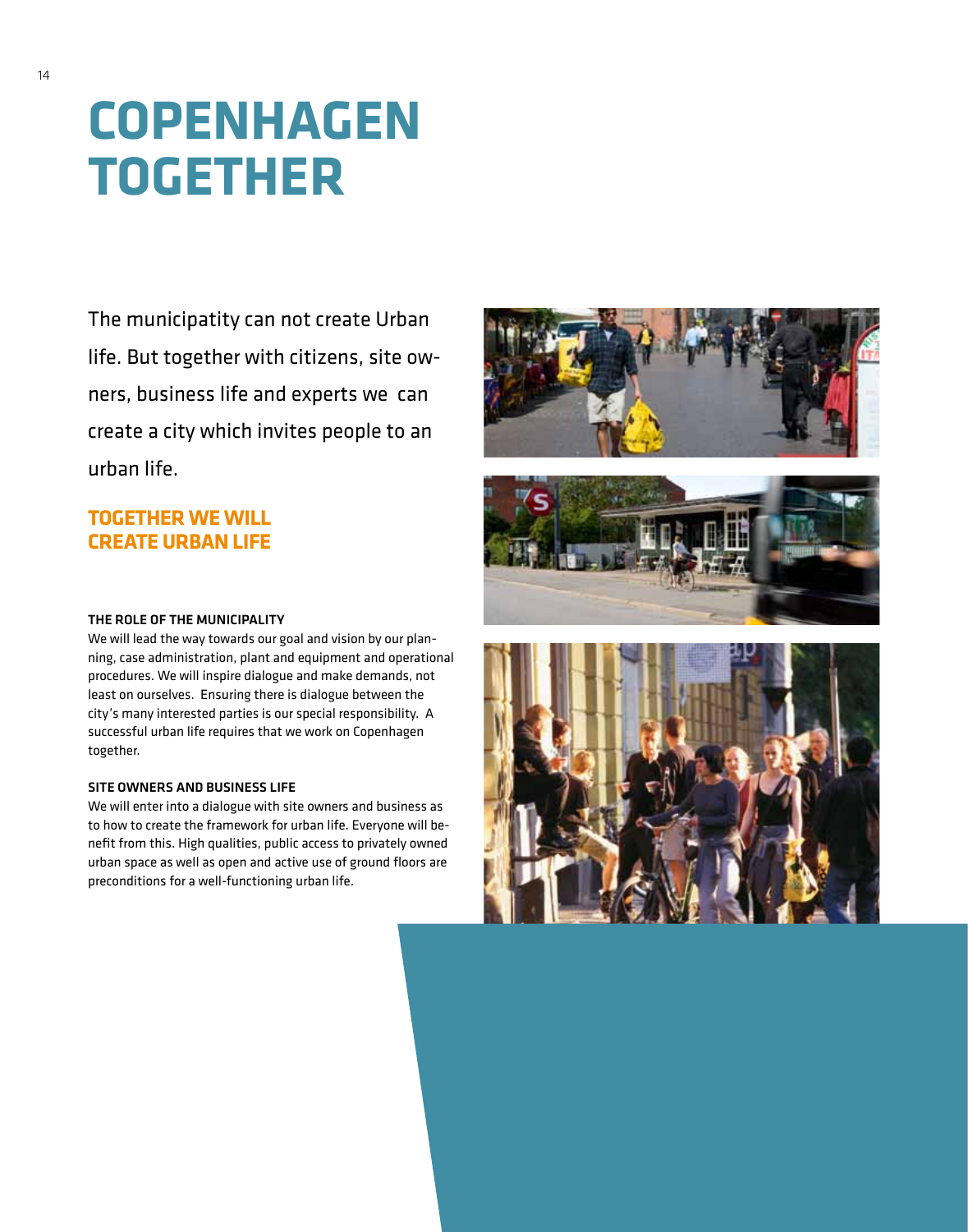#### CITIZEN DIALOQUE

Dialogue between the citizens and experts is an important precondition to ensure that all ideas and wishes are heard when we plan urban space. There are local users who know the area, its qualities and challenges and there are those who will use the space when the bricklayers and gardeners have left. But it is the architects, landscape designers and planners who translate peoples' visions into concrete projects. In the final analysis, it is the municipality's responsibility to ensure professionalism and quality are adequate, the budget balances and the urban space is kept clean and tidy afterwards.

#### KEE PING THE CITY CLEAN IS EVERYBODY'S JOB

Badly treated and dirty urban space does not invite people to an active urban life. The city puts a lot of effort into collecting garbage, emptying the waste baskets and maintaining the benches and other street furniture. However, the city's residents, visitors, event organizers and shopkeepers also have a role to play. Cleaning up after oneself does not take much effort from the individual but collectively has a big effect on the city. It is our shared responsibility to make sure our common urban space is clean and tidy.

#### About a Metro polis for Peo ple

Over recent years, urban life is a theme that has been in the spotlight – not least in Copenhagen's Municipal Plan for 2009. A 'Metropolis for People' fits in with and supports the Municipal Plan for 2009 as well as the other plans and strategies which have been adopted eg, Eco-metropole.

With this proposal, we have set concrete and ambitious goals for urban life in Copenhagen. The thinking behind this is to give direction to the Technical and Environmental Administration's own work and to act as a starting point for the dialogue with our

partners.<br>The Technical and Environmental Administration is already working with many projects which support these goals and we are continually initiating new projects. With 'A Metropolis for People' in our hands, we look forward to entering into joint ventures with citizens, site owners, business and technical people to find out concretely how we can create the world's most liveable city.